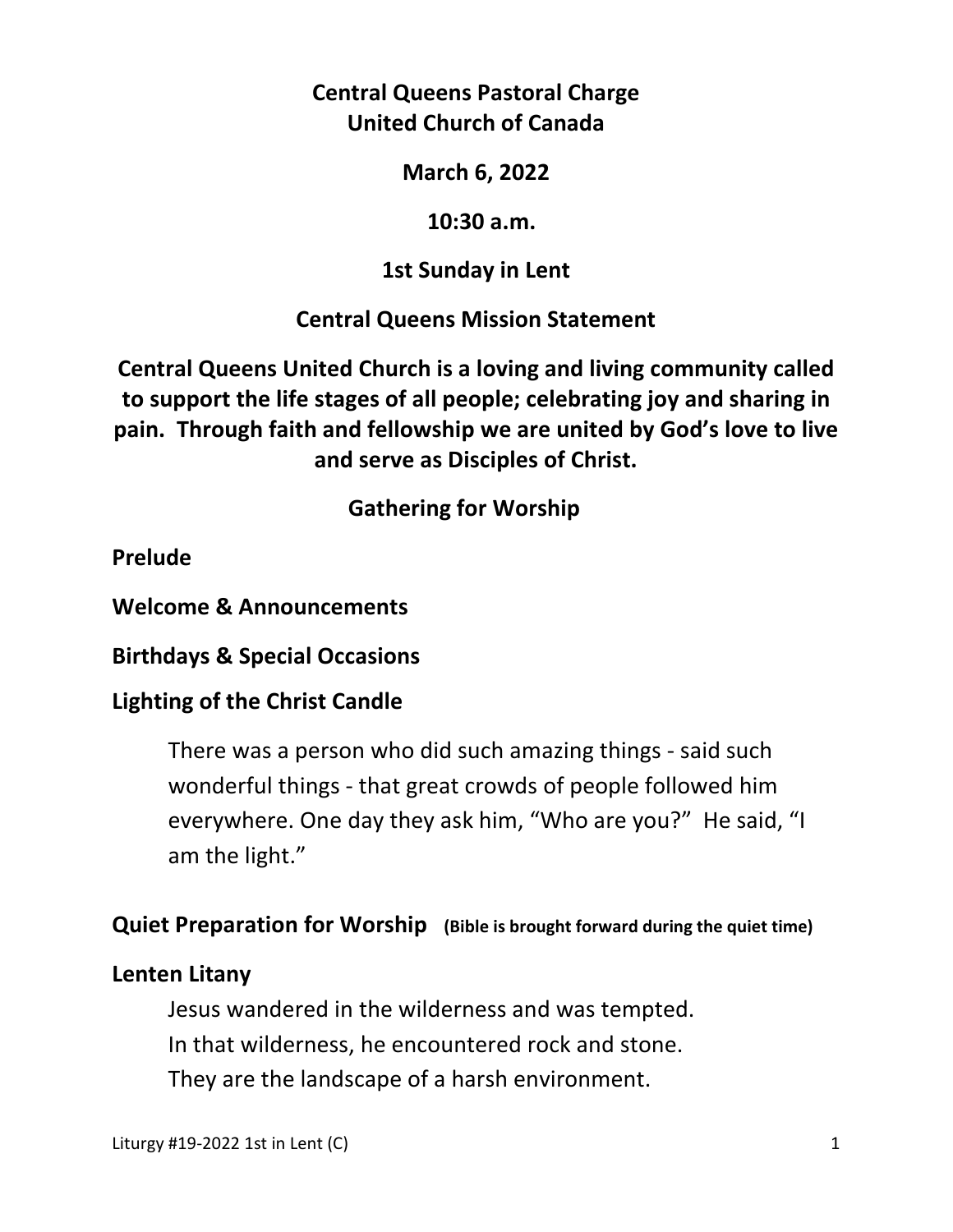As we enter Lent, we intentionally enter the harsh environment of pain and suffering in our lives and in the world. The temptation is to avoid suffering and pain.

(First brick is placed)

 The rock of temptation.  **May God's spirit walk with us.** 

\*Introit "Don't Be Afraid" New York 1990

## **Call to Worship**

In this place, at this time, let us call out of what is good. In this place, at this time, let us surrender what does harm. In this place, at this time, let us be filled with worship. **We are an offering to God. Let us present ourselves freely.** 

**\*Hymn** "Throughout These Lenten Days and Nights" VU #108

# **Prayer of Approach**

 **Divine Sojourner,** 

 **as we saunter far into the wilderness, may your light sustain us. May the questions that fill our minds with doubt drift away into the sands of the journey. May we dig within our souls to remove the prejudices deep within us. However we wander in this season, may your Holy Glow refocus our attention on our**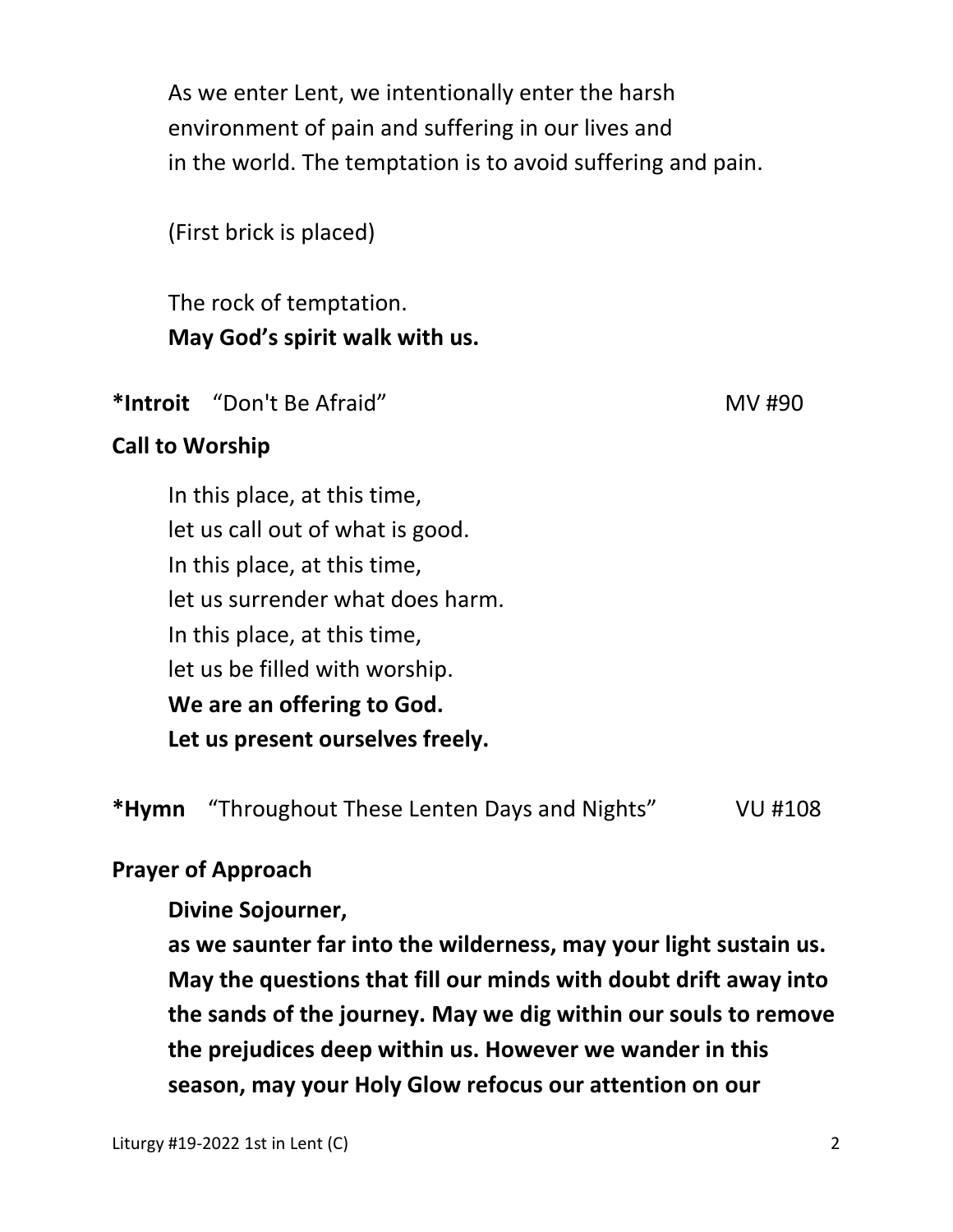### **relationship with you and the ways we connect with each other.**

With Jesus, we share in the ancient prayer…

#### **Lord's Prayer**

**Our Father, which art in heaven, hallowed be thy name. Thy Kingdom come, thy will be done on earth, as it is in heaven. Give us this day our daily bread; and forgive us our trespasses, as we forgive those who trespass against us; and lead us not into temptation, but deliver us from evil. For thine is the kingdom, the power, and the glory, for ever and ever. Amen.** 

| Psalm 91:1-2, 9-16        |                                               | <b>VU #807</b> |
|---------------------------|-----------------------------------------------|----------------|
|                           | <b>*Hymn</b> "Jesus, Teacher, Brave and Bold" | VU #605 v.1    |
| <b>All God's Children</b> |                                               |                |
|                           | <b>*Hymn</b> "Jesus, Teacher, Brave and Bold" | VU #605 v.2    |

## **Presentation of Our Gifts**

## **Offertory Invitation**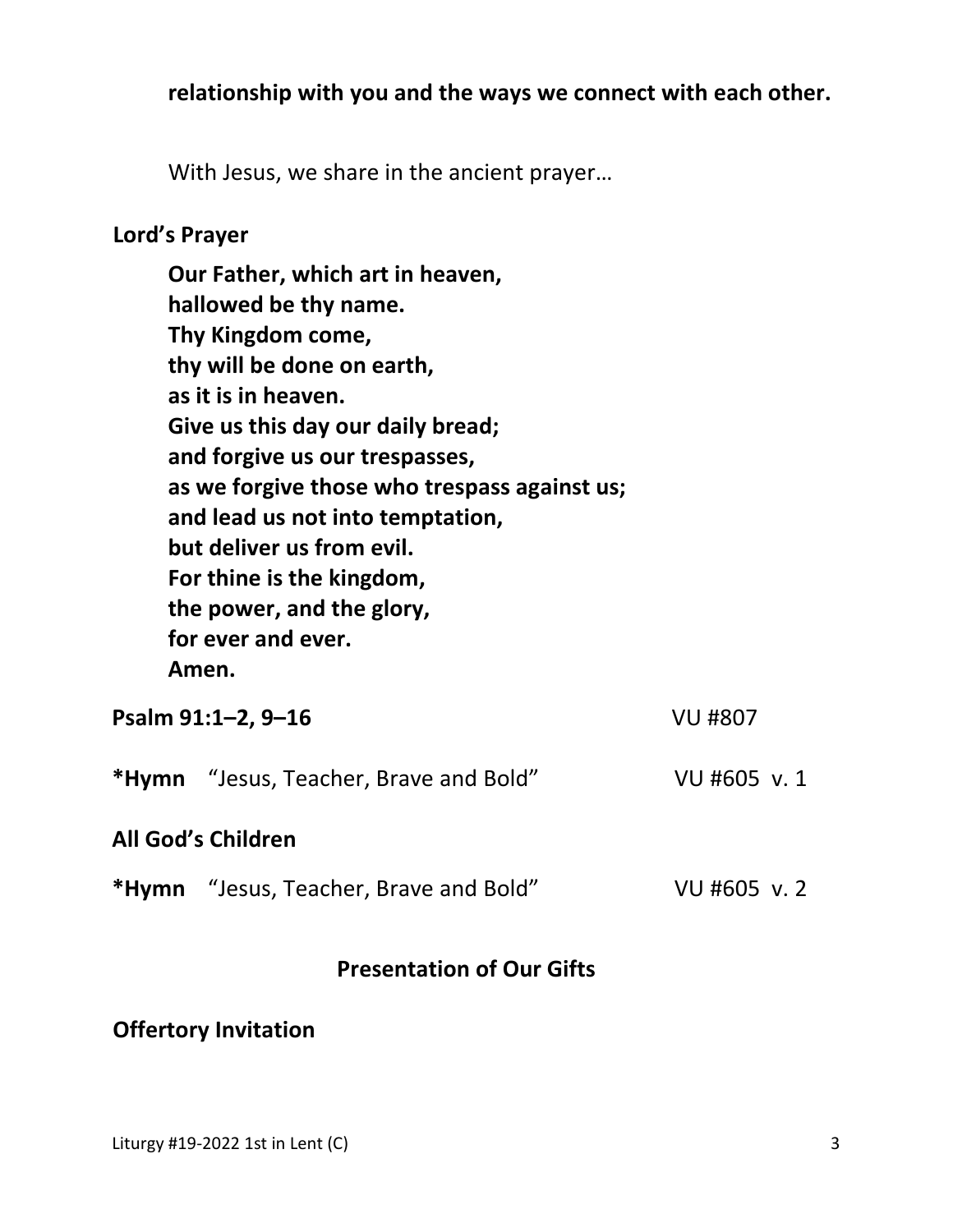## **Offertory**

**\*Presentation of Offering** "Christ Has No Body Now But Yours" MV #171 (Chorus)

## **\*Offertory Prayer**

 **Not by magic, but through the generosity of your people do stones become bread, O God. Not by gathering power to ourselves, but through serving others do we find the purpose of our lives. Not by upfront guarantees, but through trusting and risking do we live faithfully. Thank you, God, for these wilderness lessons, in Jesus' name. Amen.**  *John Moses - Gathering-Lent, Easter 2016 , Page 33* 

### **Listening for the Word**

# **Sacred Scripture**

# **Deuteronomy 26:1–11**

When you have come into the land that the LORD your God is giving you as an inheritance to possess, and you possess it, and settle in it, you shall take some of the first of all the fruit of the ground, which you harvest from the land that the LORD your God is giving you, and you shall put it in a basket and go to the place that the LORD your God will choose as a dwelling for his name. You shall go to the priest who is in office at that time, and say to him,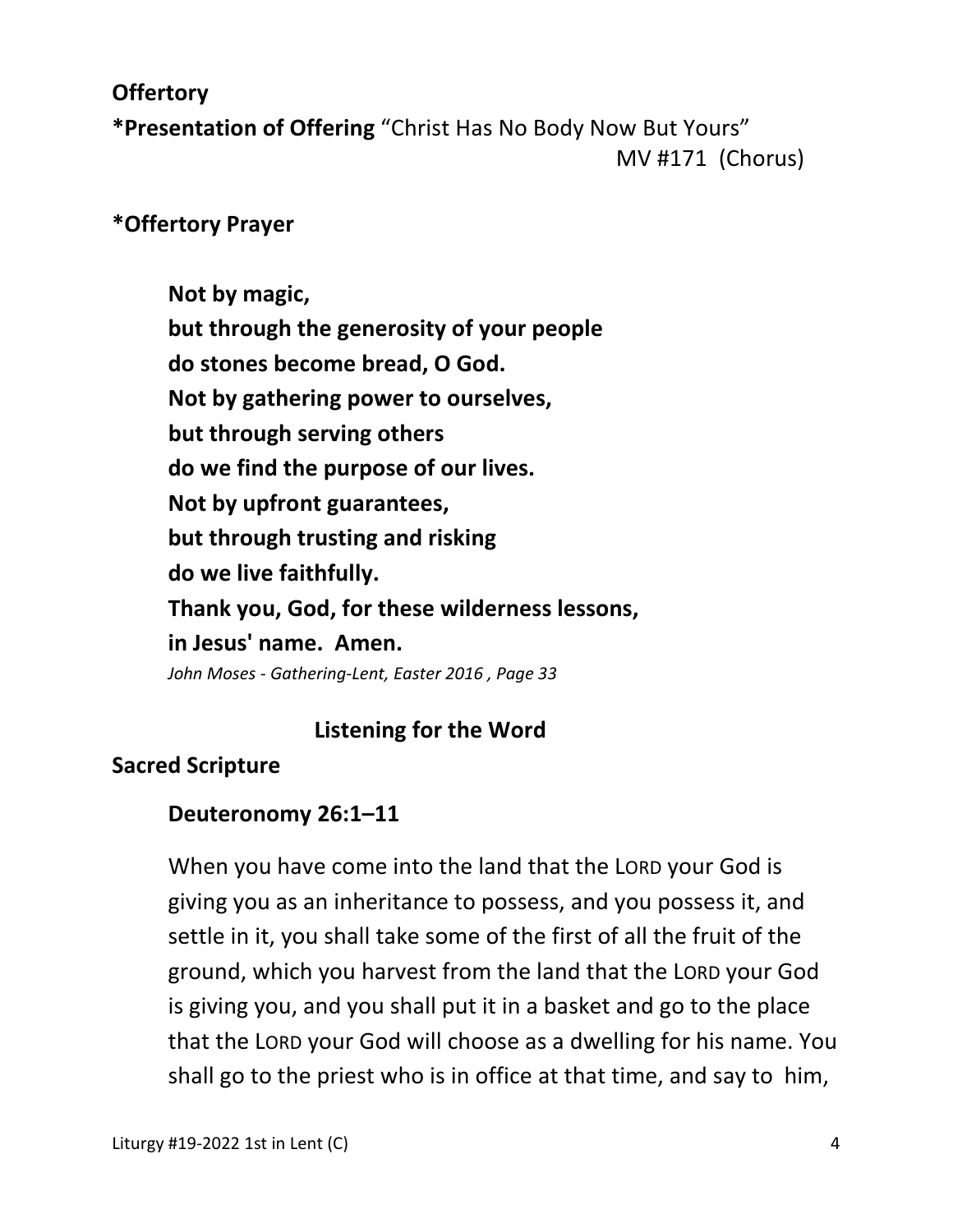"Today I declare to the LORD your God that I have come into the land that the LORD swore to our ancestors to give us." When the priest takes the basket from your hand and sets it down before the altar of the LORD your God, you shall make this response before the LORD your God: "A wandering Aramean was my ancestor; he went down into Egypt and lived there as an alien, few in number, and there he became a great nation, mighty and populous. When the Egyptians treated us harshly and afflicted us, by imposing hard labour on us, we cried to the LORD, the God of our ancestors; the LORD heard our voice and saw our affliction, our toil, and our oppression. The LORD brought us out of Egypt with a mighty hand and an outstretched arm, with a terrifying display of power, and with signs and wonders; and he brought us into this place and gave us this land, a land flowing with milk and honey. So now I bring the first of the fruit of the ground that you, O LORD, have given me." You shall set it down before the LORD your God and bow down before the LORD your God. Then you, together with the Levites and the aliens who reside among you, shall celebrate with all the bounty that the LORD your God has given to you and to your house.

### **Luke 4:1–13**

 Jesus, full of the Holy Spirit, returned from the Jordan and was led by the Spirit in the wilderness, where for forty days he was tempted by the devil. He ate nothing at all during those days, and when they were over, he was famished. The devil said to him, "If you are the Son of God, command this stone to become a loaf of bread." Jesus answered him, "It is written, 'One does not live by bread alone.'"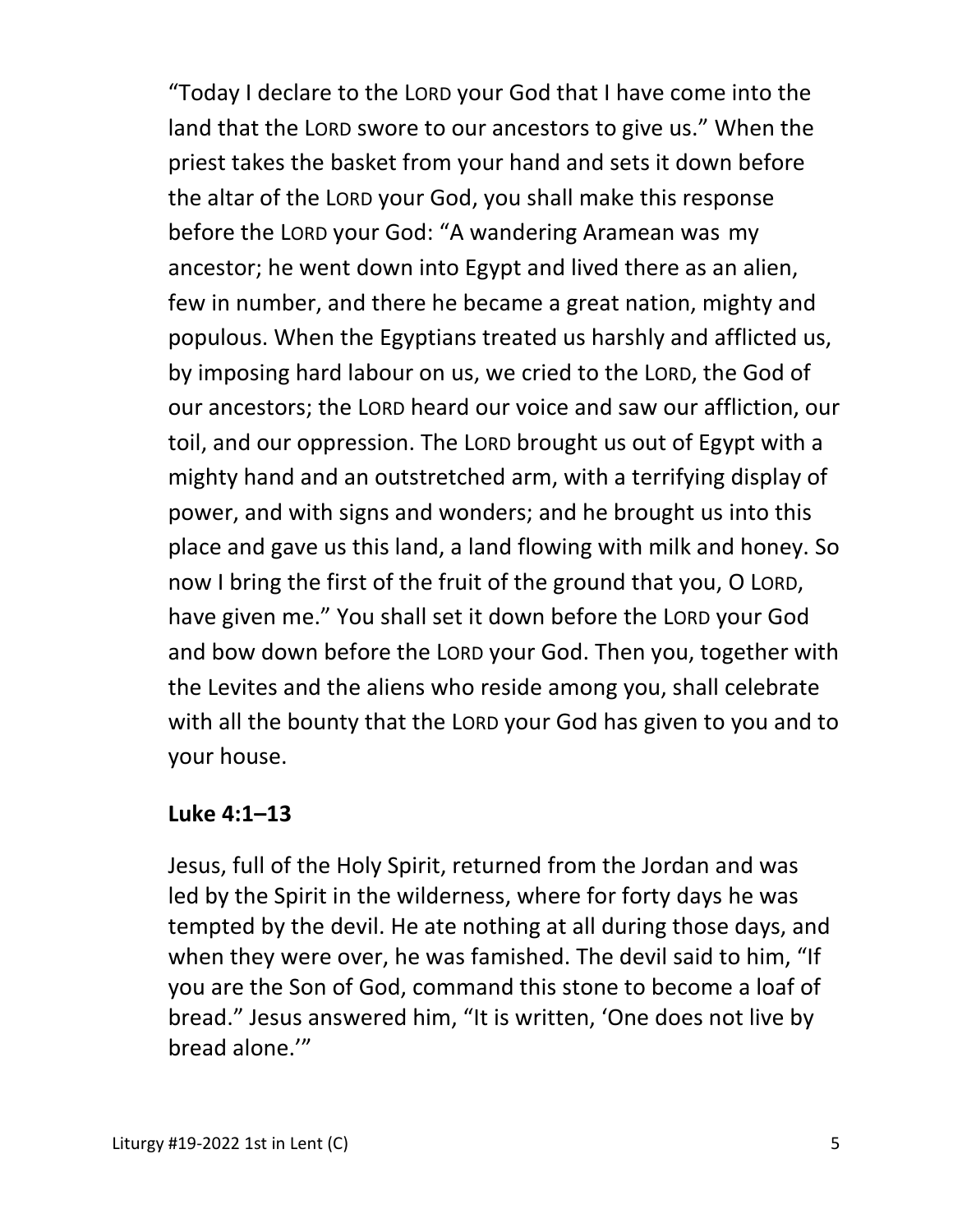Then the devil led him up and showed him in an instant all the kingdoms of the world. And the devilsaid to him, "To you I will give their glory and all this authority; for it has been given over to me, and I give it to anyone I please. If you, then, will worship me, it will all be yours." Jesus answered him, "It is written,

 'Worship the Lord your God, and serve only God.'"

Then the devil took him to Jerusalem, and placed him on the pinnacle of the temple, saying to him, "If you are the Son of God, throw yourself down from here, for it is written,

 'God will command the angels concerning you, to protect you,'

and 'On their hands they will bear you up, so that you will not dash your foot against a stone.'"

Jesus answered him, "It is said, 'Do not put the Lord your God to the test.'" When the devil had finished every test, he departed from him until an opportune time.

# **Anthem**

### **Sermon**

### **Reflective Music**

### **Prayers of Thanksgiving and Intercession**

 God of grace, you are our Judge and our Hope. Transform us with your love and harness our energy for your purposes in the world into which Christ came and for which he died. Hear us as we pray for the world, the church and our community: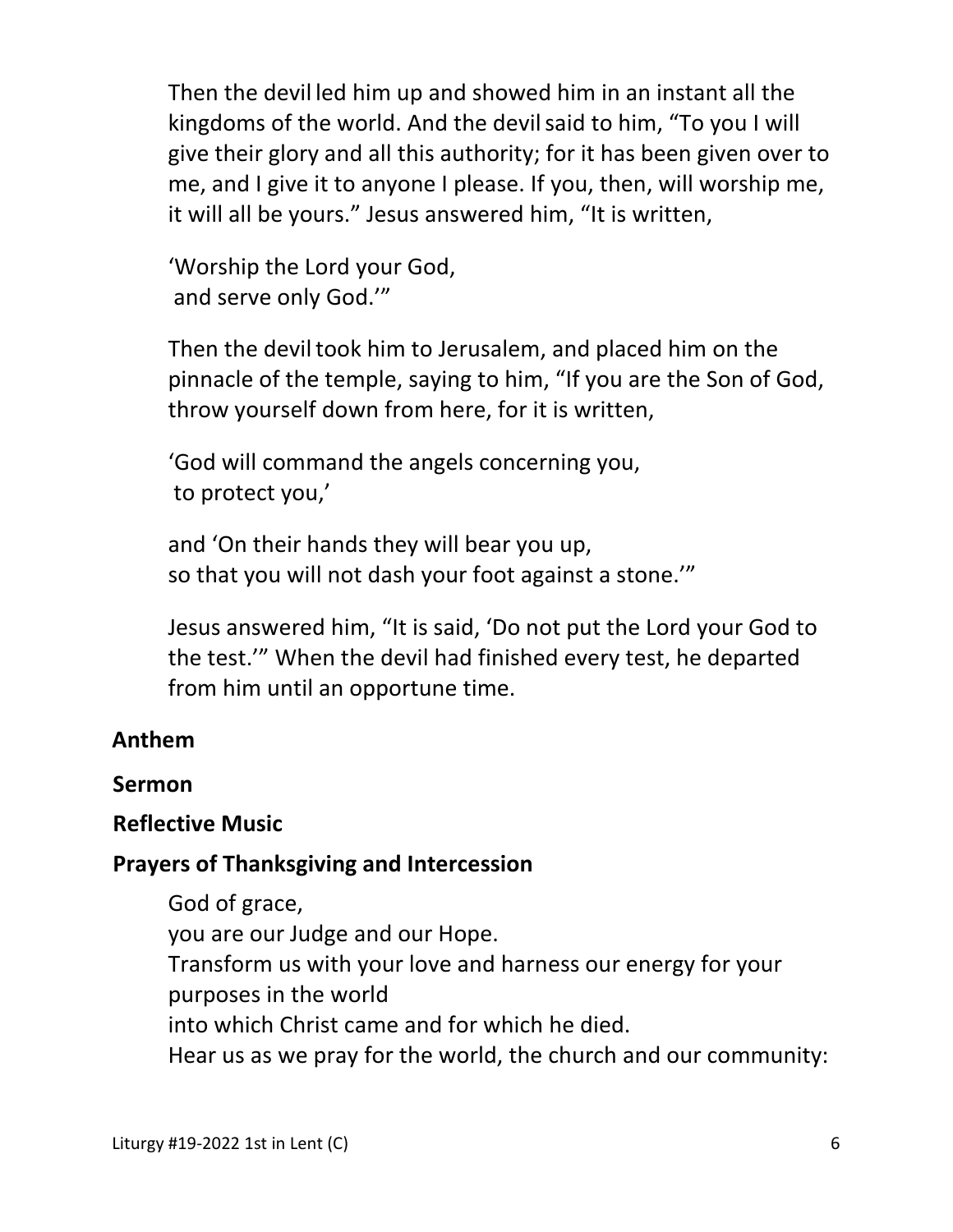We pray for the earth as your creation,

 staggering under the demands of human activity and expectation. May this planet, our home, be held in reverence in every culture. Where we are tempted to use resources carelessly,

 where human lifestyles endanger homes and habitats of other peoples or other species,

 where immediate gain tempts people to give no thought for the future, send your wisdom to guide citizens and decision makers to act responsibly.

Lord, in your mercy,

## **Hear our prayer.**

 We pray for the Church facing the challenges of rebuilding ministry and mission

amid the uncertainties created by the pandemic.

 Where congregations are tempted to guard traditions and resist new possibilities,

 where members magnify differences instead of celebrating our unity in Christ,

 where energy for leadership and community life has grown weaker, send your healing and transforming grace.

Lord, in your mercy.

### **Hear our prayer.**

 We pray for relationships suffering under the stress of prolonged pandemic restrictions.

 Where families are tempted to nurse grudges and harbour complaints, where friendships have been wounded by misunderstanding or neglect,

 where workplace tensions have arisen over clashing opinions or exhausting demands, send your reconciling and restoring mercy. Lord, in your mercy.

 **Hear our prayer.**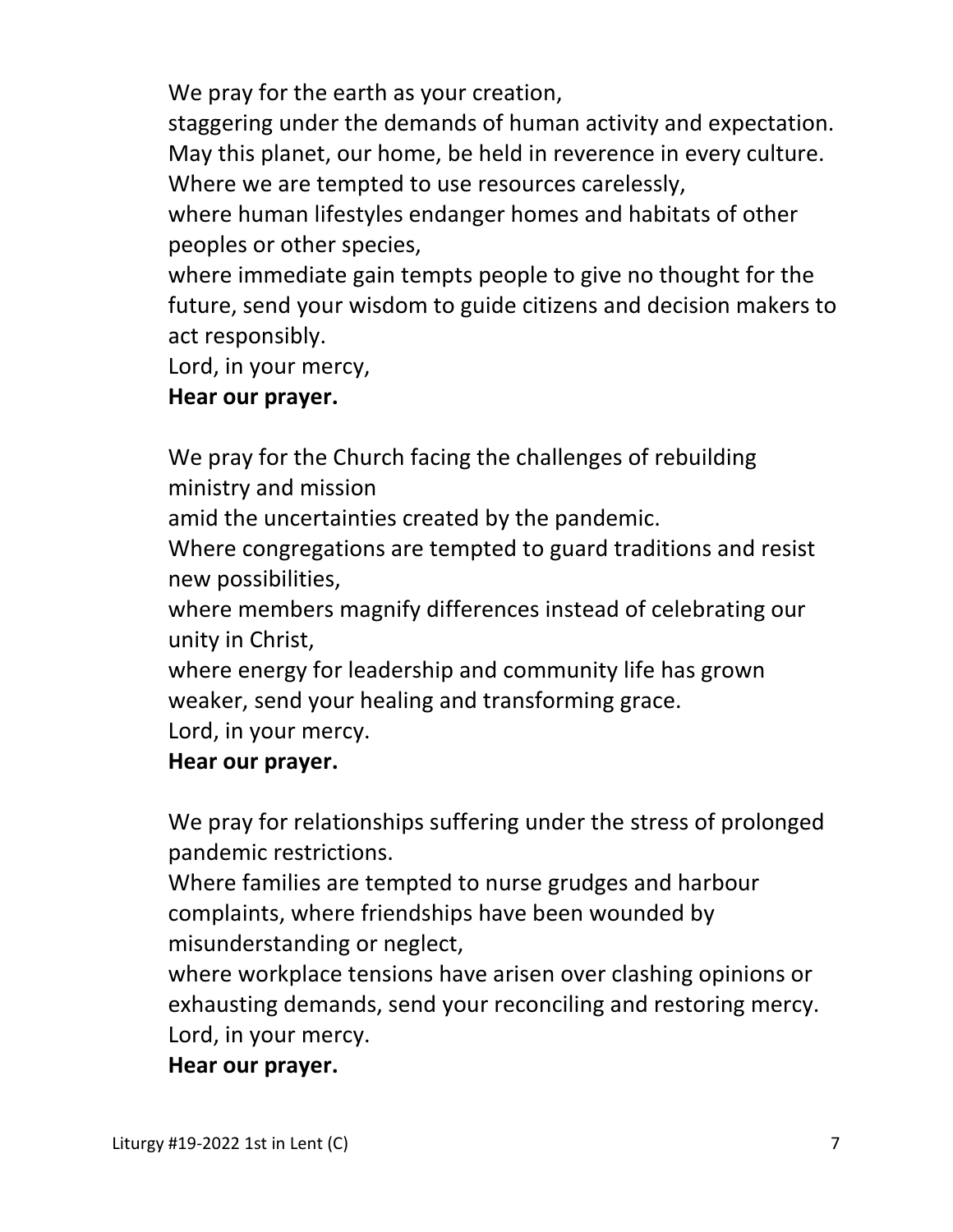We pray for the world filled with increasing threats and conflicts. Where countries are torn by unrest and persecution, where communities are diminished by prejudice and discrimination, where those with power and authority degrade or dismiss their critics, empower those who work for just solutions and advocate for the powerless.....

 Lord, in your mercy.  **Hear our prayer.** 

 We pray for all who are troubled and find it hard to face these uncertain times, we pray for those who face illness or loss of any kind, for those challenged by economic hardship, and for those faced with the reality of death, their own or of someone dear. In silence, we name those on our hearts this day:

## *Silence*

 Embrace each one with your compassion and courage. Lord, in your mercy.

#### **Hear our prayer.**

 Even as we remember the many challenges around us, we give you thanks for the blessings we know, for moments of pleasure, for laughter shared, for conversations that brightened a day. Thank you for your steadfast love and the comfort we draw from your presence with us in all things.

### **Responding to the Word**

\*Hymn "Lead On, O Cloud of Presence" VU #421